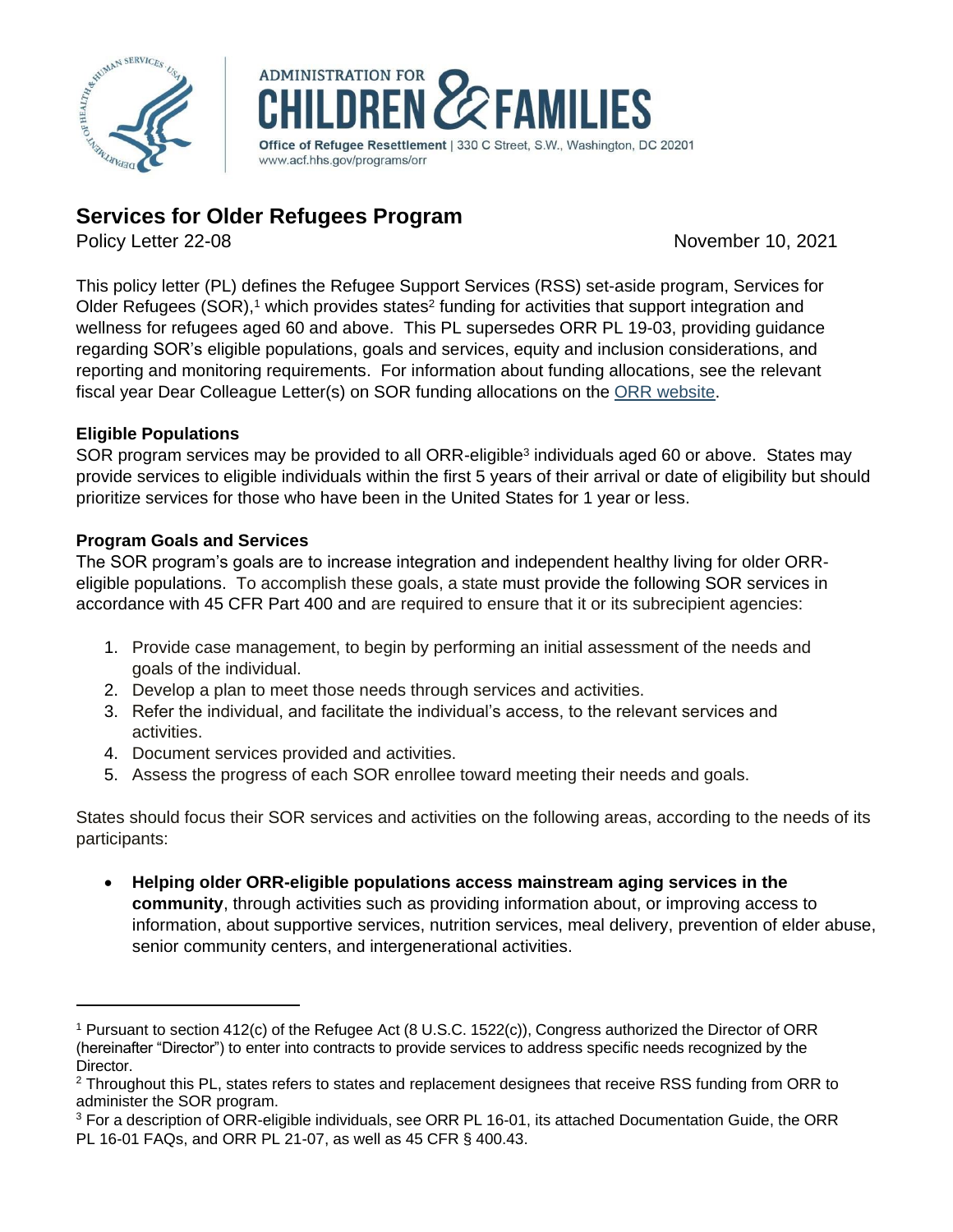- **Providing older ORR-eligible populations with appropriate services that are not available in the community,** such as interpretation and translation services.
- **Creating opportunities for older ORR-eligible populations to live independently as long as possible**, through forms of assistance such as transportation, home care, adult day care, and respite care.
- **Developing opportunities for older ORR-eligible populations to connect with their communities to avoid isolation,** through resources such as mental health support, community navigators, and opportunities forengagement in social and cultural activities.
- **Assisting older ORR-eligible populations on the path to citizenship to naturalize, especially those at risk oflosing Supplemental Security Income or other federal benefits**, through activities such as civics instruction, counseling, and application assistance. Note: funding from the SOR program cannot be used to pay application fees for citizenship examinations and should not duplicate citizenship services provided by U.S. Citizenship and Immigration Services.

The above-mentioned examples are not exhaustive.

States must provide all services in accordance with 45 CFR Part 400. States should direct funding to localities with the greatest need for SOR services based on existing resources and the concentration of newly arrived SOR-eligible populations.

### **Equity and Inclusion**

ORR stresses the importance of advancing equity consistent with the Executive Order on Advancing Racial Equity and Support for Underserved Communities [\(E.O. 13985\)](https://www.whitehouse.gov/briefing-room/presidential-actions/2021/01/20/executive-order-advancing-racial-equity-and-support-for-underserved-communities-through-the-federal-government/) in all of its programming. ORR urges all states to commit to the following actions:

- Use an equity lens when developing new programming, to ensure that all ORR-eligible populations, regardless of race, religion, gender identity, sexual orientation, disability, or other characteristic(s), receive fair treatment, access, and opportunity;
- Review existing programming with an equity lens; and
- Identify and eliminate barriers that may prevent the full participation of some groups.

ORR also strongly encourages states to practice inclusion, through purposeful collaboration and engagement with ethnic communities to inform service design and delivery.

ORR hopes to facilitate intentional programming that fully meets the needs of all populations; innovation and ingenuity in program design, outreach, and partnerships; and increased and equitable access to digital services and digital literacy. ORR requests that states dedicate focus to outcomes and data analysis to ensure that states and ORR can identify the impacts of this funding, enabling the adjustment of priorities to address gaps as needed.

#### **Reporting and Monitoring**

States must describe SOR activities in their state plans and should ensure appropriate mechanisms to assess the need for, and track, SOR services.